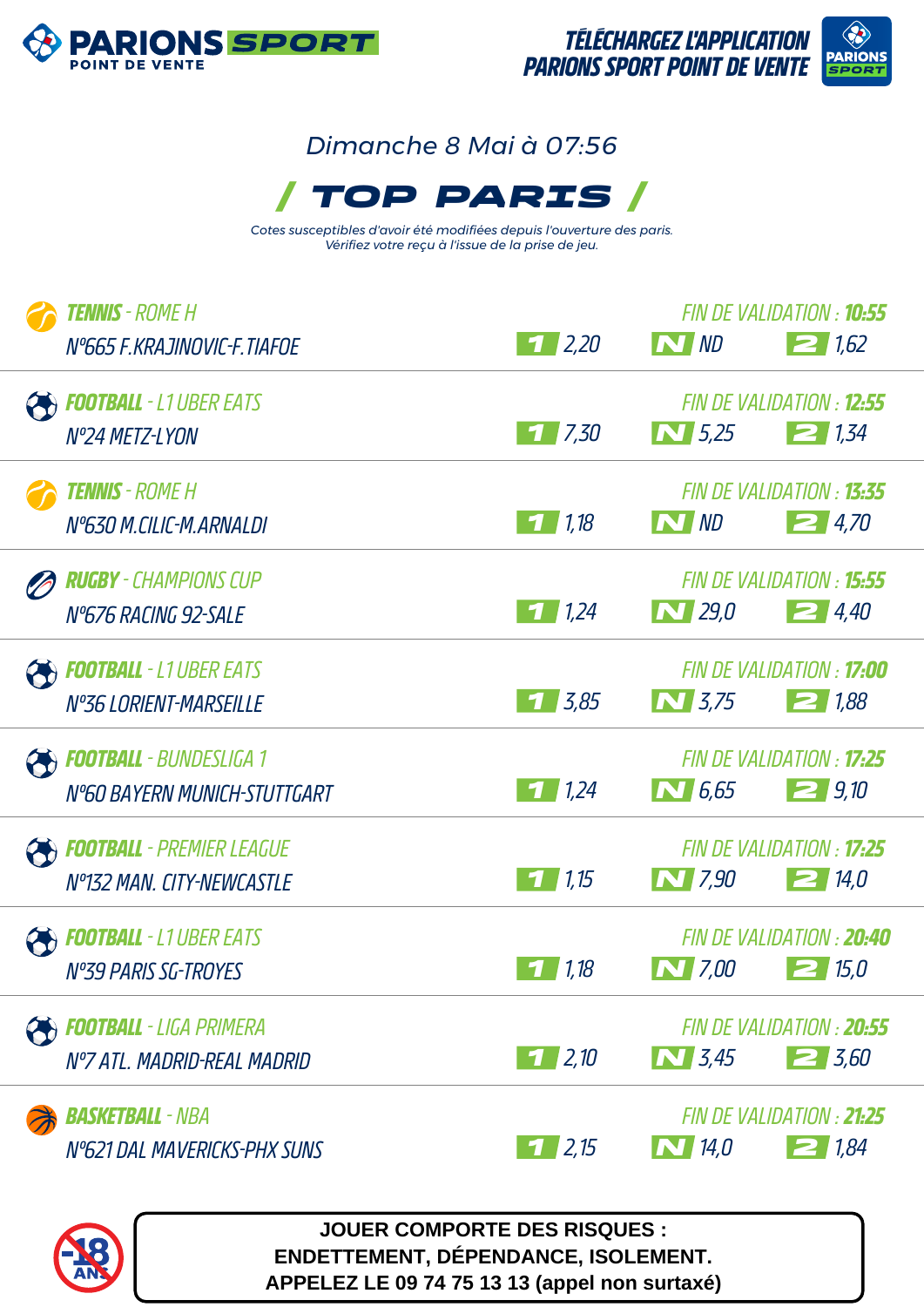

## *Dimanche 8 Mai à 07:56*



*Cotes susceptibles d'avoir été modifiées depuis l'ouverture des paris. Vérifiez votre reçu à l'issue de la prise de jeu.*

|                                            | <b>HORAIRE</b>                     |                                        |     |                    |                 |                  | <b>PARI HANDICAP</b> |                        |  |                                                                 |    | <b>PARI MI-TEMPS</b> |                 |  |
|--------------------------------------------|------------------------------------|----------------------------------------|-----|--------------------|-----------------|------------------|----------------------|------------------------|--|-----------------------------------------------------------------|----|----------------------|-----------------|--|
| <b>SPORT / COMPÉTITION</b>                 | <i>FIN DE</i><br><i>VALIDATION</i> | <b>MATCH</b>                           | N°  |                    | 1N <sub>2</sub> |                  |                      | No VALEUR<br>FEQ1:EQ21 |  | 1N <sub>2</sub>                                                 | N° |                      | 1N <sub>2</sub> |  |
| <b>Dimanche 8 Mai</b>                      |                                    |                                        |     |                    |                 |                  |                      |                        |  |                                                                 |    |                      |                 |  |
| <b>OBLI Uber Eats</b>                      |                                    | 12:55 Metz-Lyon                        |     |                    |                 |                  |                      |                        |  | 24 7,30 5,25 1,34 25 [1:0] 3,10 4,001,89 26 5,60 2,40 1,65      |    |                      |                 |  |
|                                            |                                    | 14:55 Angers-Bordeaux                  |     |                    |                 |                  |                      |                        |  | 2,15 3,30 3,30 28 [0:1] 4,00 3,95 1,68 29 2,50 1,96 3,45        |    |                      |                 |  |
|                                            |                                    | 14:55 Clermont-Montpellier             |     |                    |                 |                  |                      |                        |  | 30 1,72 3,95 4,20 31 [0:1] 2,80 3,85 2,05 32 2,05 2,15 4,00     |    |                      |                 |  |
|                                            |                                    | 14:55 Reims-Lens                       |     |                    |                 |                  |                      |                        |  | 33 3,20 3,30 2,20 34 [1:0] 1,64 4,00 4,20 35 3,40 1,94 2,55     |    |                      |                 |  |
|                                            |                                    | <b>17:00 Lorient-Marseille</b>         |     |                    |                 |                  |                      |                        |  | 36 3,85 3,75 1,88 37 [1:0] 1,88 3,80 3,25 38 3,85 2,05 2,25     |    |                      |                 |  |
|                                            |                                    | 20:40 Paris SG-Troyes                  |     |                    |                 |                  |                      |                        |  | 39 1,18 7,0015,0 40 [0:1] 1,52 4,40 4,65 41 1,45 2,65 7,80      |    |                      |                 |  |
|                                            |                                    | Premier League 14:55 Arsenal-Leeds Utd |     |                    |                 |                  |                      |                        |  | 120 1,41 4,95 6,50 121 [0:1] 2,05 3,85 2,80 122 1,82 2,40 5,60  |    |                      |                 |  |
|                                            |                                    | 14:55 Leicester-Everton                |     |                    |                 |                  |                      |                        |  | 124 2,65 3,20 2,65 125 [0:1] 5,30 4,45 1,46 127 3,05 2,05 3,05  |    |                      |                 |  |
|                                            |                                    | 14:55 Norwich-West Ham                 |     |                    |                 |                  |                      |                        |  | 128 4,50 3,80 1,71 129 [1:0] 2,05 3,75 2,95 130 4,45 2,15 2,20  |    |                      |                 |  |
|                                            |                                    | 17:25 Man. City-Newcastle              |     |                    |                 |                  |                      |                        |  | 132 1,15 7,90 14,0 133 [0:1] 1,47 4,30 5,30 135 1,47 2,75 10,0  |    |                      |                 |  |
| <b>Liga Primera</b>                        |                                    | 13:55 Getafe-Rayo Vallecano            |     |                    |                 |                  |                      |                        |  | 84 2,10 2,90 4,10 85 [0:1] 4,25 3,60 1,71 86 2,55 1,73 4,30     |    |                      |                 |  |
|                                            |                                    | <b>16:10 Villarreal-FC Séville</b>     | 87. |                    |                 |                  |                      |                        |  | 2,25 3,15 3,20 88 [0:1] 4,35 4,001,61 89 2,601,91 3,40          |    |                      |                 |  |
|                                            |                                    | 18:25 Espanyol-Osasuna                 |     |                    |                 |                  |                      |                        |  | 90 2,35 3,10 3,10 91 [0:1] 4,65 4,05 1,57 92 2,70 1,89 3,35     |    |                      |                 |  |
|                                            |                                    | 20:55 Atl. Madrid-Real Madrid          | 7   |                    |                 |                  |                      |                        |  | 2,10 3,45 3,60 93 [0:1] 3,75 3,90 1,74 94 2,40 1,96 3,65        |    |                      |                 |  |
| <b>Serie A</b>                             |                                    | 12:25 Spezia Calcio-Atalanta           |     |                    |                 |                  |                      |                        |  | 159 5,90 4,75 1,44 161 [1:0] 2,65 3,95 2,15 177 4,85 2,35 1,77  |    |                      |                 |  |
|                                            |                                    | 14:55 Venezia FC-Bologne               |     |                    |                 |                  |                      |                        |  | 179 2,90 3,30 2,30 180 [1:0] 1,58 4,20 4,40 182 3,10 2,00 2,60  |    |                      |                 |  |
|                                            |                                    | 17:55 Salernitana-Cagliari             |     |                    |                 |                  |                      |                        |  | 183 2,35 3,10 3,10 185 [0:1] 4,50 4,10 1,58 186 2,65 1,93 3,30  |    |                      |                 |  |
|                                            |                                    | 20:40 Hellas Vérone-Milan AC           |     |                    |                 |                  |                      |                        |  | 188 4,40 3,85 1,70 189 [1:0] 2,10 3,85 2,80 191 4,15 2,15 2,05  |    |                      |                 |  |
| <b>Bundesliga1</b>                         |                                    | 15:25 Ein.Francfort-M'Gladbach         |     |                    |                 |                  |                      |                        |  | 57 2,40 3,80 2,50 58 [0:1] 4,25 4,80 1,53 59 2,55 2,35 2,65     |    |                      |                 |  |
|                                            |                                    | 17:25 Bayern Munich-Stuttgart          |     |                    |                 |                  |                      |                        |  | 60 1,24 6,65 9,10 61 [0:1] 1,61 4,50 3,95 62 1,50 2,70 6,00     |    |                      |                 |  |
|                                            |                                    | 19:25 RB Leipzig-Augsburg              |     |                    |                 |                  |                      |                        |  | 63 1,23 6,35 10,0 64 [0:1] 1,65 4,10 4,00 65 1,52 2,50 6,90     |    |                      |                 |  |
| Madrid H                                   |                                    | 18:25 C.Alcaraz-A.Zverev               |     |                    |                 | 5 1,49 nd 2,50   |                      |                        |  |                                                                 |    |                      |                 |  |
| <b>Madrid DH</b>                           |                                    | 15:25 Koolh/Skups-Cabal/Farah          |     | 170 2,10 nd 1,59   |                 |                  |                      |                        |  |                                                                 |    |                      |                 |  |
| <b>Rome H</b>                              |                                    | 10:55 F.Krajinovic-F.Tiafoe            |     | 665 2,20 nd 1,62   |                 |                  |                      |                        |  |                                                                 |    |                      |                 |  |
|                                            |                                    | 12:15 F.Passaro-C.Garin                |     | 881 3,30 nd 1,32   |                 |                  |                      |                        |  |                                                                 |    |                      |                 |  |
|                                            |                                    | 13:35 M.Cilic-M.Arnaldi                |     |                    |                 | 630 1,18 nd 4,70 |                      |                        |  |                                                                 |    |                      |                 |  |
|                                            |                                    | 13:35 L.Harris-A.Karatsev              |     | 883 2,30 nd 1,58   |                 |                  |                      |                        |  |                                                                 |    |                      |                 |  |
| <b>Ochampions Cup 15:55 Racing 92-Sale</b> |                                    |                                        |     |                    |                 |                  |                      |                        |  | 676 1,24 29,0 4,40 46 [0:16] 2,65 15,0 1,35 678 1,40 8,002,70   |    |                      |                 |  |
| <b>Challenge</b>                           |                                    | 13:25 Toulon-London Irish              |     |                    |                 |                  |                      |                        |  | 793 1,14 24,0 4,90 184 [0:15] 2,40 15,0 1,45 812 1,22 10,0 3,75 |    |                      |                 |  |
| <b>ANBA</b>                                |                                    | 21:25 DAL Mavericks-PHX Suns           |     |                    |                 |                  |                      |                        |  | 621 2,15 14,0 1,84 489 [0:6] 3,10 10,0 1,30 622 1,91 20,01,76   |    |                      |                 |  |
| <b>ALNH Starligue</b>                      |                                    | 16:55 Nimes-Dunkerque                  |     | 738 1,32 9,50 4,10 |                 |                  |                      |                        |  |                                                                 |    |                      |                 |  |
| Higa Portugal                              |                                    | 16:25 Gil Vicente-CD Tondela           |     |                    |                 |                  |                      |                        |  | 853 1,80 3,55 4,00 115 [0:1] 3,25 3,80 1,89 118 2,20 2,00 3,95  |    |                      |                 |  |
|                                            |                                    | 16:25 Vizela-CS Maritimo               |     |                    |                 |                  |                      |                        |  | 854 1,89 3,35 3,80 123 [0:1] 3,50 3,85 1,80 126 2,30 1,98 3,80  |    |                      |                 |  |
|                                            |                                    | <b>18:55 Sporting Braga-Arouca</b>     |     |                    |                 |                  |                      |                        |  | 858 1,57 3,85 5,10 131 [0:1] 2,60 3,75 2,20 134 1,97 2,10 4,60  |    |                      |                 |  |
|                                            |                                    | 21:25 Santa Clara-Pacos Ferreira       |     |                    |                 |                  |                      |                        |  | 859 1,96 3,25 3,70 136 [0:1] 3,80 3,80 1,75 137 2,40 1,91 3,80  |    |                      |                 |  |
| <b>D1 Turquie</b>                          |                                    | 14:55 Altay Izmir-Giresunspor          |     |                    |                 |                  |                      |                        |  | 852 2,25 3,20 2,80 103 [0:1] 3,80 3,75 1,54 106 2,55 2,00 3,20  |    |                      |                 |  |
|                                            |                                    | 14:55 Malatyaspor-Caykur               |     |                    |                 |                  |                      |                        |  | 850 3,40 3,40 1,90 109 [1:0] 1,70 3,70 3,10 112 3,50 2,10 2,25  |    |                      |                 |  |
|                                            |                                    | 17:55 Besiktas-Fenerbahce              |     |                    |                 |                  |                      |                        |  | 856 2,35 3,20 2,55 496 [1:0] 1,38 4,15 4,65 750 2,70 2,10 2,85  |    |                      |                 |  |
| <b>D1 Belgique</b>                         |                                    | 13:25 Saint-Gilloise-FC Bruges         |     |                    |                 |                  |                      |                        |  | 847 2,10 3,10 2,90 45 [1:0] 1,28 4,15 5,60 42 2,55 1,99 3,25    |    |                      |                 |  |
|                                            |                                    | 18:25 Royal Antwerp-Anderlecht         |     |                    |                 |                  |                      |                        |  | 857 3,10 3,10 1,98 43 [1:0] 1,59 3,55 3,45 44 3,45 2,00 2,45    |    |                      |                 |  |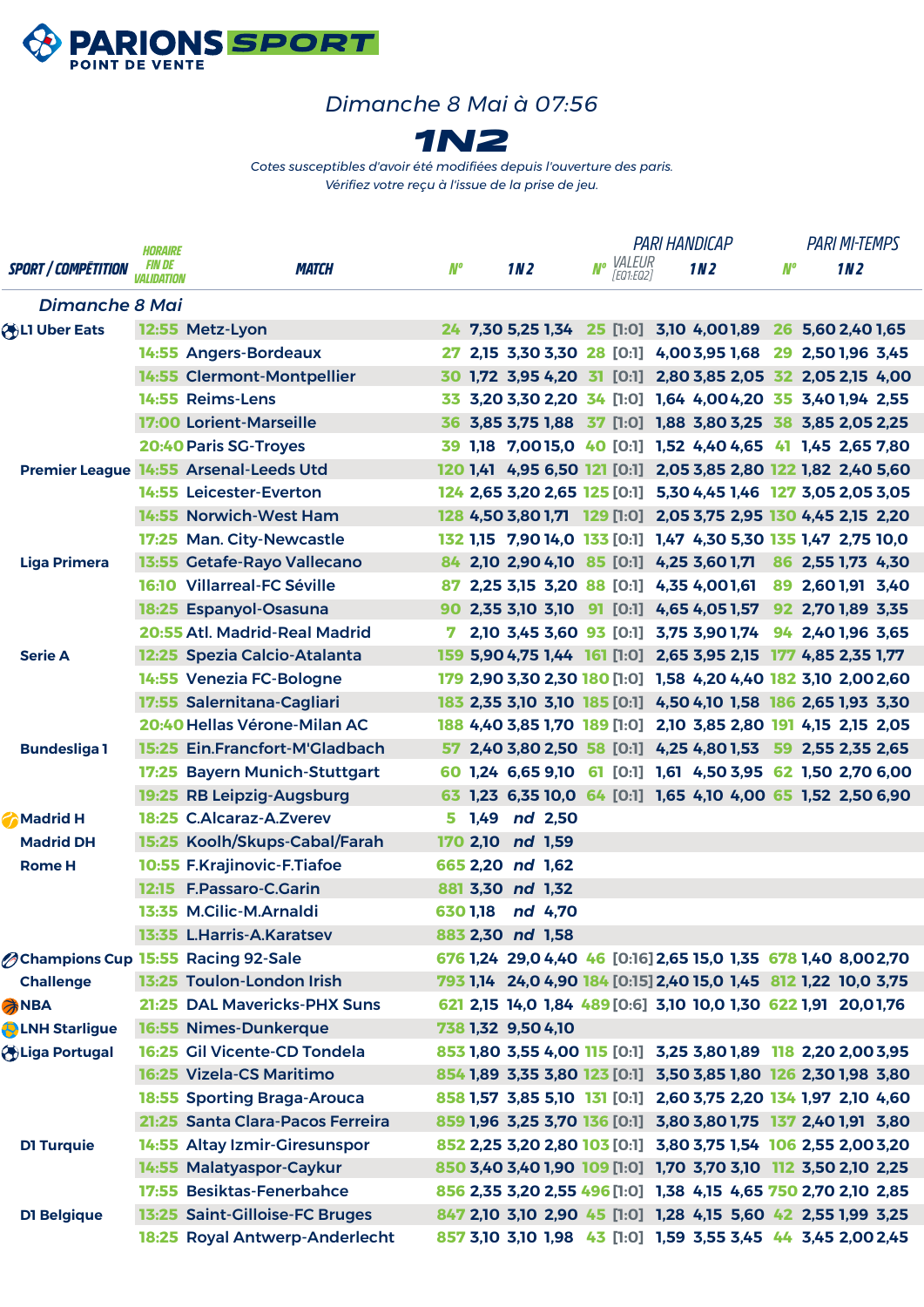| <b>Dimanche 8 Mai</b> |                                        |                                             |                                                                                               |
|-----------------------|----------------------------------------|---------------------------------------------|-----------------------------------------------------------------------------------------------|
| <b>ODI Pays-Bas</b>   |                                        |                                             | 12:10 NEC Nimègue-GOAhead Eagles 833 2,05 3,20 3,20 66 [0:1] 3,60 3,60 1,60 67 2,45 1,97 3,45 |
|                       | 14:25 Vitesse Arnhem-Heerenveen        |                                             | 849 1,77 3,50 3,80 68 [0:1] 2,90 3,55 1,82 101 2,20 2,05 3,85                                 |
|                       | 14:25 AZ Alkmaar-Ajax                  |                                             | 848 4,20 3,75 1,63 454 [2:0] 1,36 4,40 4,55 707 4,05 2,20 2,00                                |
|                       | 16:40 Feyenoord-PSV Eindhoven          |                                             | 855 2,30 3,40 2,50 457 [1:0] 1,40 4,20 4,35 748 2,60 2,20 2,75                                |
| <b>Liga Segunda</b>   | 13:55 Carthagène-CD Leganes            |                                             | 148 2,05 3,10 3,40 333 [0:1] 3,55 3,55 1,62 334 2,45 1,93 3,65                                |
|                       | <b>15:55 Eibar-Valladolid</b>          |                                             | 149 2,40 3,00 2,65 335 [0:1] 4,50 3,90 1,43 336 2,80 1,96 3,00                                |
|                       | 18:10 UD Ibiza-CD Lugo                 |                                             | 142 1,88 3,10 3,80 376 [0:1] 3,30 3,40 1,72 377 2,35 1,89 4,10                                |
|                       | 18:10 Saragosse-Ad Alcorcon            |                                             | 150 1,73 3,00 3,90 374 [0:1] 3,10 3,30 1,80 375 2,25 1,90 4,35                                |
| <b>Bundesliga 2</b>   | 13:25 Erzgebirge Aue-Werder Brême      |                                             | 143 10,0 6,55 1,16 196 [1:0] 4,10 4,10 1,45 197 7,20 2,70 1,44                                |
|                       | 13:25 Holstein Kiel-Nuremberg          |                                             | 146 2,30 3,40 2,55 198 [0:1] 4,00 4,10 1,46 199 2,60 2,20 2,80                                |
|                       | 13:25 Karlsruhe-Dynamo Dresden         |                                             | 147 1,89 3,40 3,40 200 [0:1] 3,10 3,65 1,71 201 2,30 2,10 3,50                                |
| <b>D2 Portugal</b>    | 11:55 Chaves-CF Estrela                |                                             | 324 1,31 4,25 7,10 325 [0:1] 1,90 3,25 2,75 326 1,72 2,15 6,40                                |
|                       | 14:55 Sport. Farense-Varzim            |                                             | 327 2,35 2,80 2,65 328 [0:1] 4,55 3,70 1,41 329 2,85 1,87 3,15                                |
|                       | 18:55 Trofense-Academica               |                                             | 330 1,60 3,45 4,30 331 [0:1] 2,60 3,25 1,96 332 2,10 2,00 4,50                                |
| <b>D1 Suisse</b>      | 14:10 Grassho.Zurich-Sion              |                                             | 823 1,82 3,35 3,40 312 [0:1] 2,90 3,60 1,72 313 2,20 2,15 3,55                                |
|                       | 16:25 FC Lausanne-FC Bâle              |                                             | 824 3,50 3,60 1,78 314 [1:0] 1,77 3,70 2,70 315 3,50 2,25 2,10                                |
|                       | 16:25 Lucerne-ServetteGenève           |                                             | 837 2,05 3,40 3,00 316 [0:1] 3,30 3,75 1,59 317 2,35 2,15 3,20                                |
| <b>D1 Japon</b>       | 08:55 Kashiwa Reysol-Urawa Reds        | 816 3,50 3,00 2,05                          |                                                                                               |
| <b>D1 Australie</b>   | 08:00 Macarthur FC-West. Sydney        | 813 2,40 3,30 2,45                          |                                                                                               |
|                       | 10:15 Adelaide FC-Western Utd FC       |                                             | 861 2,40 3,30 2,55 530 [1:0] 1,37 4,00 4,50 863 2,75 2,05 2,85                                |
| <b>D1 Ecosse</b>      | 15:55 Rangers-Dundee Utd               |                                             | 623 1,12 5,15 11,0 240 [0:1] 1,44 3,50 4,05 241 1,46 2,45 9,40                                |
| <b>D1 Grèce</b>       | 14:55 Ofi Crète-Tripolis               |                                             | 242 2,20 2,80 2,60 244 [0:1] 4,05 3,50 1,40 245 2,75 1,92 3,15                                |
|                       | 16:55 PAS Giannina-PAOK Thessalo.      |                                             | 246 4,30 2,85 1,65 247 [1:0] 1,78 3,00 2,80 248 4,85 1,84 2,20                                |
|                       | 18:25 AEK Athènes-Panathinaïkos        |                                             | 249 2,05 2,65 3,20 250 [0:1] 3,65 3,20 1,50 251 2,60 1,82 3,75                                |
|                       | 19:55 Aris Thessalo.-Olympiakos        |                                             | 252 1,40 3,25 6,00 253 [0:1] 2,25 2,85 2,20 254 1,94 1,90 6,40                                |
| <b>MLS</b>            | 21:55 Vancouver-Toronto                |                                             | 378 1,80 3,45 3,70 379 [0:1] 2,95 3,55 1,79 380 2,20 2,05 3,85                                |
|                       | 22:55 Nashville SC-Salt Lake           |                                             | 381 1,61 3,35 5,10 382 [0:1] 2,65 3,20 2,00 383 2,05 1,92 5,10                                |
| <b>D1 Brésil</b>      | 15:55 Flamengo-Botafogo                |                                             | 203 1,43 4,10 5,80 204 [0:1] 2,25 3,60 2,55 205 1,83 2,15 5,30                                |
|                       | <b>20:55 Atletico GO-Goias</b>         |                                             | 206 1,85 3,05 4,00 207 [0:1] 3,50 3,55 1,81 208 2,35 1,86 4,25                                |
|                       | <b>20:55 Palmeiras-Fluminense</b>      |                                             | 209 1,48 3,65 6,00 210 [0:1] 2,45 3,40 2,40 211 1,93 1,98 5,60                                |
|                       | 22:55 Bragantino SP-Corinthians        |                                             | 212 2,35 2,90 2,85 213 [0:1] 5,004,001,49 214 2,85 1,85 3,25                                  |
|                       | 22:55 Santos-Cuiaba MT                 |                                             | 215 1,85 3,00 4,20 216 [0:1] 3,55 3,45 1,82 217 2,35 1,81 4,50                                |
|                       | 23:55 Fortaleza CE-Sao Paulo           |                                             | 218 2,50 2,80 2,70 219 [0:1] 5,40 4,05 1,45 220 2,95 1,82 3,20                                |
|                       | 23:55 Juventude RS-Internacional       |                                             | 221 2,80 2,80 2,45 222 [1:0] 1,47 3,95 5,40 223 3,35 1,77 3,00                                |
| D1 Chili              | 17:55 CD Palestino-Antofagasta         |                                             | 397 1,64 3,40 4,40 462 [0:1] 2,65 3,30 1,93 463 2,10 2,00 4,40                                |
|                       | 23:25 Nublense-Uni.Catolica            |                                             | 398 2,35 3,00 2,60 464 [0:1] 4,40 3,80 1,41 465 2,80 1,96 3,00                                |
| DI Norvège            | 17:55 Bodø/Glimt-Lillestrøm            |                                             | 255 1,54 4,00 4,60 256 [0:1] 2,30 3,55 2,15 257 1,92 2,20 4,40                                |
|                       | 17:55 Haugesund-Kristiansund           |                                             | 258 1,96 3,30 3,30 259 [0:1] 3,30 3,70 1,66 260 2,35 2,05 3,50                                |
|                       | 17:55 Jerv-Tromsø                      |                                             | 261 2,85 3,10 2,25 262 [1:0] 1,50 3,70 4,15 263 3,25 1,92 2,70                                |
|                       | 17:55 Sandefjord-Vålerenga             |                                             | 264 2,90 3,20 2,20 265 [1:0] 1,54 3,80 3,70 266 3,15 2,05 2,50                                |
|                       | 17:55 Strømsgodset-Rosenborg           |                                             | 267 2,50 3,20 2,45 268 [1:0] 1,42 4,00 4,45 270 2,85 2,05 2,80                                |
|                       | 19:55 Ham-Kam-Aalesunds                |                                             | 271 1,98 3,25 3,30 272 [0:1] 3,40 3,65 1,64 273 2,40 2,00 3,50                                |
| D1 Suède              | 17:25 Kalmar FF-Hammarby               |                                             | 318 3,40 3,20 1,87 319 [1:0] 1,69 3,50 3,10 320 3,70 2,00 2,30                                |
|                       | 17:25 Varbergs BoiS-IK Sirius FK       |                                             | 321 1,94 3,00 3,50 322 [0:1] 3,45 3,35 1,63 323 2,45 1,89 3,85                                |
| <b>D1 Finlande</b>    | 17:25 HJK Helsinki-Tampereen Ilve      |                                             | 392 1,36 3,80 5,90 506 [0:1] 2,00 3,15 2,40 507 1,81 2,10 5,70                                |
|                       | 17:25 Mariehamn-Kups                   |                                             | 395 4,80 3,55 1,47 508 [1:0] 2,10 3,15 2,25 509 4,95 2,05 1,95                                |
| D1 Islande            | 21:10 Leik.Reykjavik-Vikg Reykjavik    |                                             | 402 4,60 3,75 1,46 516 [1:0] 2,15 3,30 2,20 517 4,65 2,15 1,91                                |
| ONRL                  | 08:00Sharks-Warriors                   |                                             | 877 1,17 25,0 5,00 140 [0:18] 2,25 15,0 1,45 879 1,25 10,0 3,50                               |
|                       | Utd Rugby Champ 15:55 Ospreys-Dragons  |                                             | 915 1,04 24,0 6,25 56 [0:15] 1,70 15,0 1,90 917 1,15 12,0 4,50                                |
|                       | Ch.Monde D1 GrA 15:25 Hongrie-Roumanie | 666 1,08 6,70 11,0 667 [0:3] 1,86 4,15 2,50 |                                                                                               |
|                       | 18:55 Corée du Sud-Slovénie            | 689 17,0 7,80 1,02 690 [3:0] 3,40 4,35 1,52 |                                                                                               |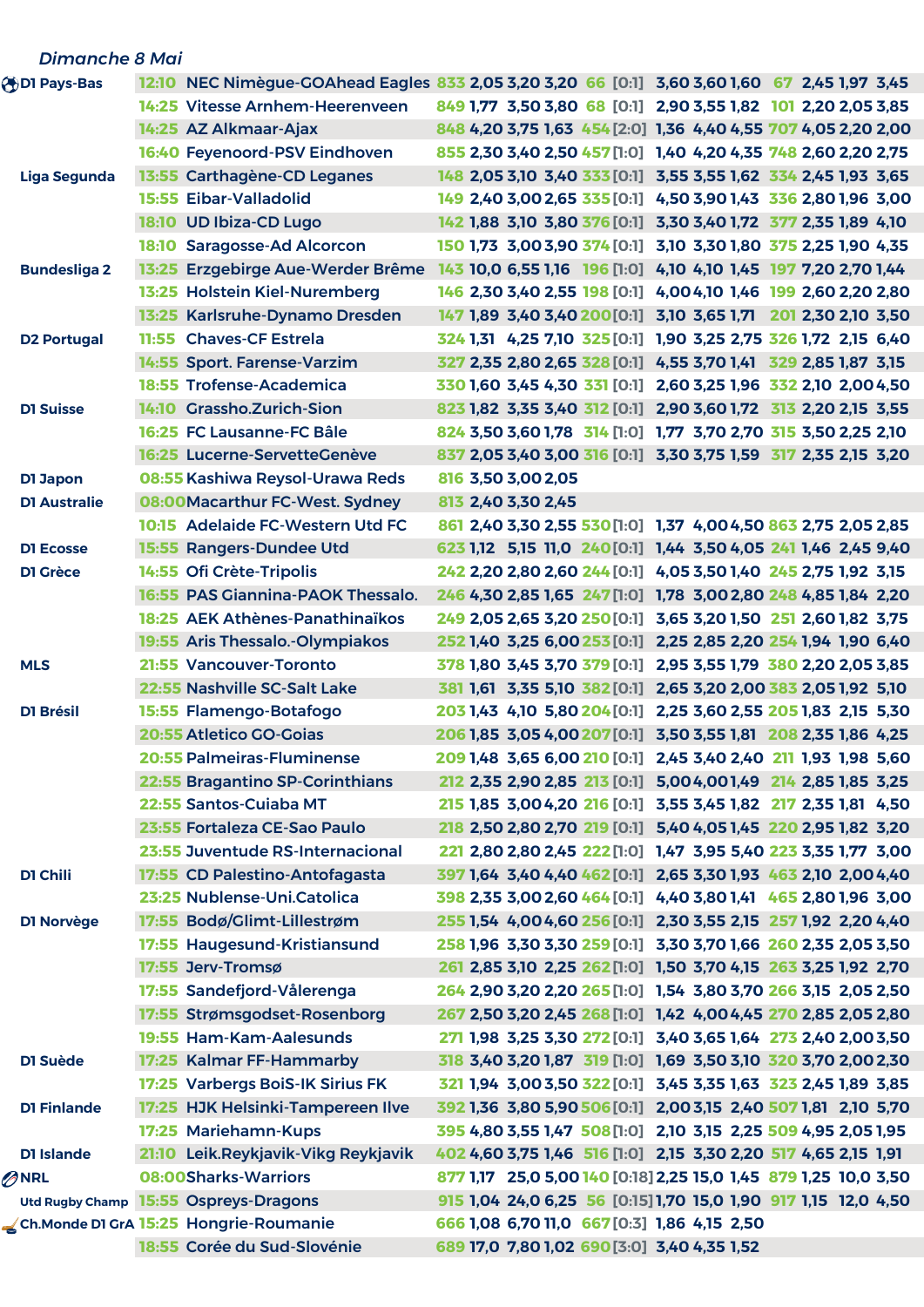





**LISTES OFFICIELLES - FORMULE 1/N/2 DIMANCHE 8 MAI 2022 JUSQU'À 14H55** 



L1 Uber Eats N°1 - 2 - 3 - 4 - 5 - Liga Primera N°6 - 7

**MISEZ POUR 1E SEULEMENT** 



**JOUER COMPORTE DES RISQUES :** ENDETTEMENT, DÉPENDANCE, ISOLEMENT. APPELEZ LE 09 74 75 13 13 (appel non surtaxé)